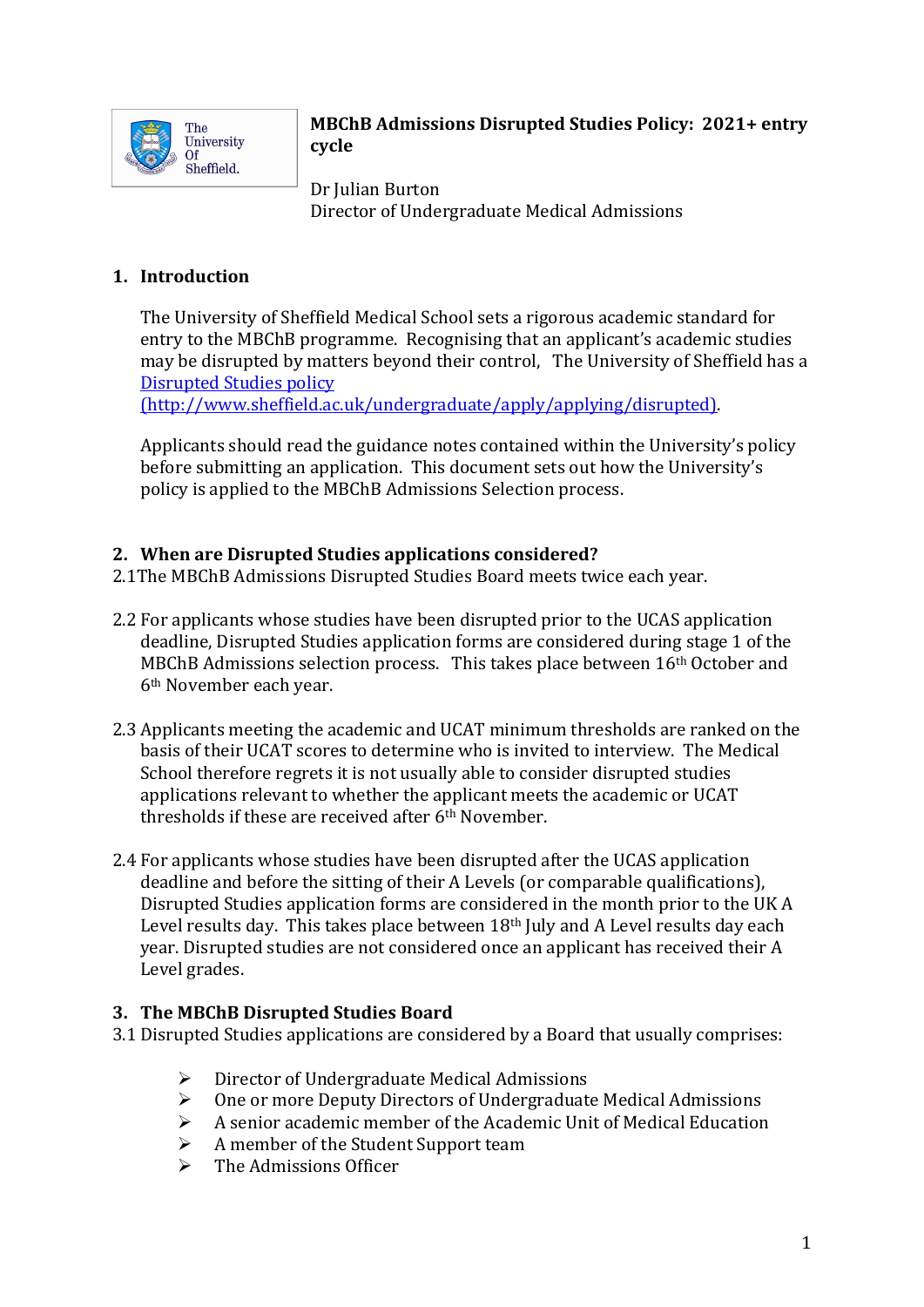- 3.2 The board will consider each Disrupted Studies application in the light of:
	- $\triangleright$  The applicant's attained and predicted qualifications as listed in their UCAS application
	- Ø UCAS Referee's Statement
	- $\triangleright$  Sections 4-9 of this document
- 3.3 For each disrupted studies application, the board will determine one of the following decisions:
	- $\triangleright$  Disrupted studies are accepted and the applicant will be treated as though they had met the published academic standards, OR
	- $\triangleright$  Disrupted studies are rejected and the applicant will be treated as though they had not met the published academic standards, OR
	- $\triangleright$  Disrupted studies are not applicable as the applicant meets the published academic standards.
- 3.4 The decisions of the board will be recorded, and appended to the admissions applications on the University's Undergraduate Application Admin System.

### **4 Disrupted Studies and GCSE Level qualifications**

- 4.1 An applicant will usually have their application progressed if:
	- $\triangleright$  They meet the published GCSE and A Level academic standards despite their disrupted studies; OR
	- $\triangleright$  They have met the published GCSE and A Level academic standards despite their disrupted studies but have had to resit one or more GCSEs to do so.
- 4.2 We accept a single resit of each GCSE without considering disrupted studies. If more than one GCSE is repeated, all resits must be taken at the same time, and no more than 2 years after the first attempt.
- 4.3 An applicant who requires more than one resit to attain the required grade in a GCSE will normally be considered if the medical school agrees that studies were disrupted during the first resit.
- 4.4 An applicant who meets the A Level academic requirement will usually have their application deemed unsuccessful if:
	- $\triangleright$  They have not met the required GCSE academic standard after resits AND have either not submitted a disrupted studies application OR their submitted disrupted studies application is not considered to be grounds for mitigation by the MBChB Disrupted Studies Board.
	- $\triangleright$  They have not taken the requisite number of GCSEs (or comparable qualifications). Disrupted studies are not usually accepted as mitigation where a candidate has not taken at least 5 GCSEs in accepted subjects.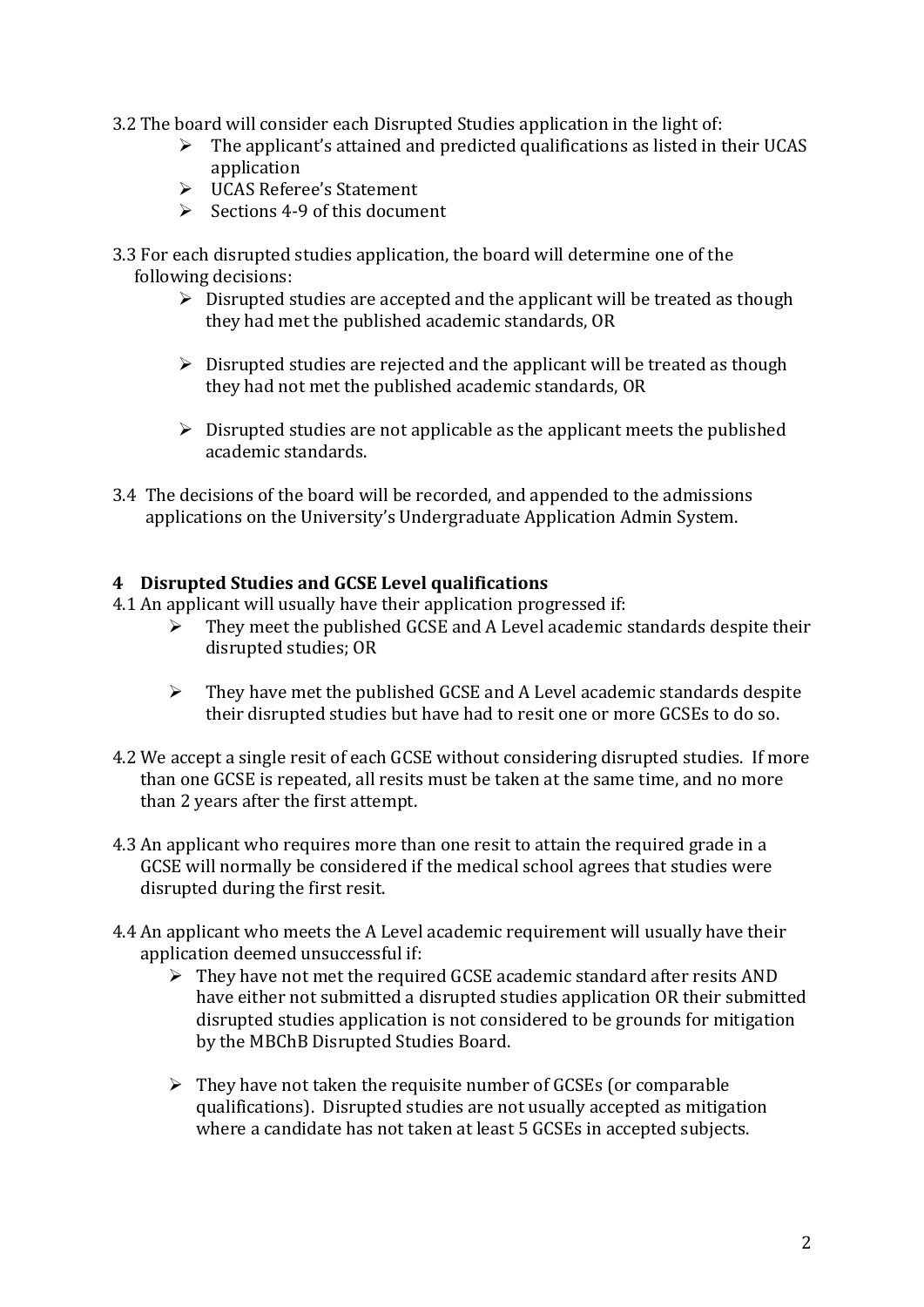# **5 Disrupted Studies and A Level qualifications**

- 5.1 An applicant will usually have their application progressed if:
	- $\triangleright$  They meet the published GCSE and A Level academic standards despite their disrupted studies; OR
	- $\triangleright$  They have met the published GCSE and A Level academic standards despite their disrupted studies but have had to resit one or more A Level qualifications to do so.
- 5.2 We accept a single resit of each A Level without considering disrupted studies. If more than one A Level is repeated, all resits must be taken at the same time, and no more than 2 years after the first attempt.
- 5.3 An applicant who requires more than one resit to attain the required grade in an A Level will normally be considered if the medical school agrees that studies were disrupted during the first resit of that A Level.
- 5.4 An applicant who meets the GCSE academic requirement will usually have their application deemed unsuccessful if:
	- $\triangleright$  They have not met the required A Level academic standard after resits AND have either not submitted a disrupted studies application OR if their submitted disrupted studies application is not considered to be grounds for mitigation by the MBChB Disrupted Studies Board.
	- $\triangleright$  They have not taken the requisite number of A Levels (or comparable qualifications). Disrupted studies are not usually accepted as mitigation where an applicant has not taken at least 3 A Levels in accepted subjects. However, Disrupted Studies may be accepted as grounds to accept a third A Level taken in a separate sitting not more than 1 year after the first two.
	- $\triangleright$  They have taken the requisite number of qualifications but have not met the published academic standards on the first sitting and have not yet taken/are not taking resits. Disrupted studies are not usually accepted as mitigation for failing to reach the required A Level standard.
- 5.5 Applicants with disrupted studies are usually required to attain the standard academic standard on re-resitting their qualification (i.e. the standard does not rise from Grade A to Grade  $A^*$ ).

## **6 Disrupted Studies and Degree level qualifications**

- $6.1$  An applicant will usually have their application progressed if:
	- $\triangleright$  They meet the published A Level and Degree Level academic standards despite their disrupted studies; OR
	- $\triangleright$  They have met the published academic standards but have had to resit one or more A level qualifications to do so.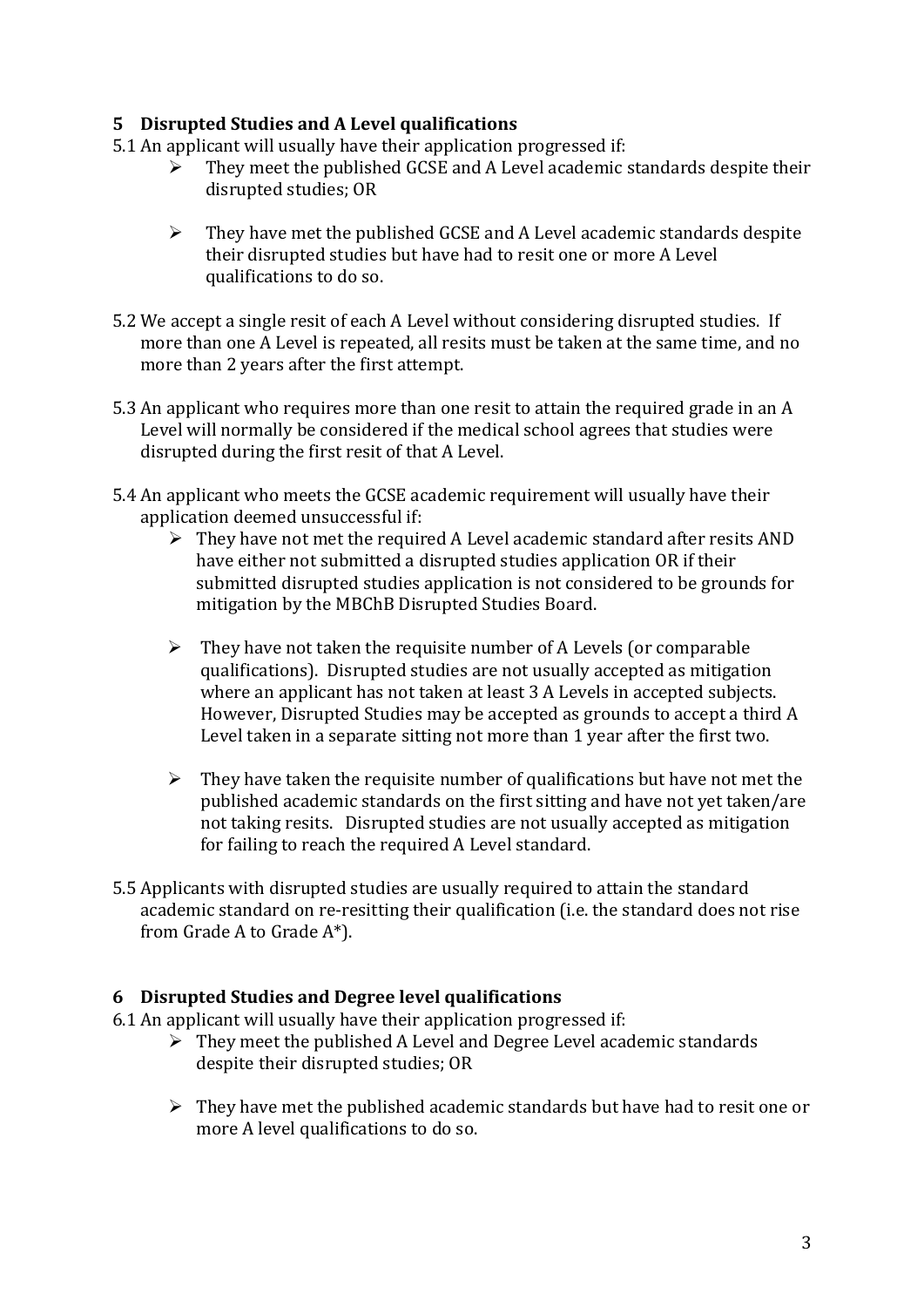- 6.2 Graduates may resit their A Levels before, during or after their Degree level studies. Resits should usually be studied over a period of no more than 2 years.
- 6.3 Applicants with disrupted studies are usually required to attain the standard academic standard on resitting their qualification (i.e. the standard does not rise from Grade B to Grade A)
- 6.4 A graduate applicant who has an upper second class or first class Bachelors degree will usually have their application deemed unsuccessful if:
	- $\triangleright$  They have not met the required A Level academic standard after resits AND have either not submitted a disrupted studies application OR if their submitted disrupted studies application is not considered to be grounds for mitigation by the MBChB Disrupted Studies Board.
	- $\triangleright$  They have not taken the requisite number of A Levels (or comparable qualifications). Disrupted studies are not usually accepted as mitigation where an applicant has not taken at least 3 A Levels in accepted subjects. However, Disrupted Studies may be accepted as grounds to accept a third A Level taken in a separate sitting not more than 1 year after the first two.
	- $\triangleright$  They have taken the requisite number of qualifications but have not met the published academic standards on the first sitting and have not yet taken/are not taking resits. Disrupted studies are not usually accepted as mitigation for failing to reach the required A Level standard.
- 6.5 A graduate applicant who met the A Level requirements will usually have their application deemed unsuccessful if their degree classification does not meet the published academic standard for entry to the MBChB programme. Disrupted studies are not usually considered as mitigation for degree classifications that do not meet the published academic standard for entry to the MBChB programme.

## **7 Disrupted Studies at multiple qualification levels**

- 7.1 Applicants whose studies have been disrupted are usually required to demonstrate that they can meet either the required GCSE or the required A Level academic standards without adjustment other than a first resit.
- 7.2 Disrupted studies consideration is *not* needed for a first resit, or for resits in both GCSEs and A Levels. We consider disrupted studies for applicants who have not met the required academic standard after a first resit.
- 7.3 Disrupted studies consideration may be applied to either GCSEs or A Levels but not usually to both. Irrespective of whether an applicant's studies have been disrupted or not, their application will usually be deemed unsuccessful if they have met neither the GCSE nor the A Level standards.